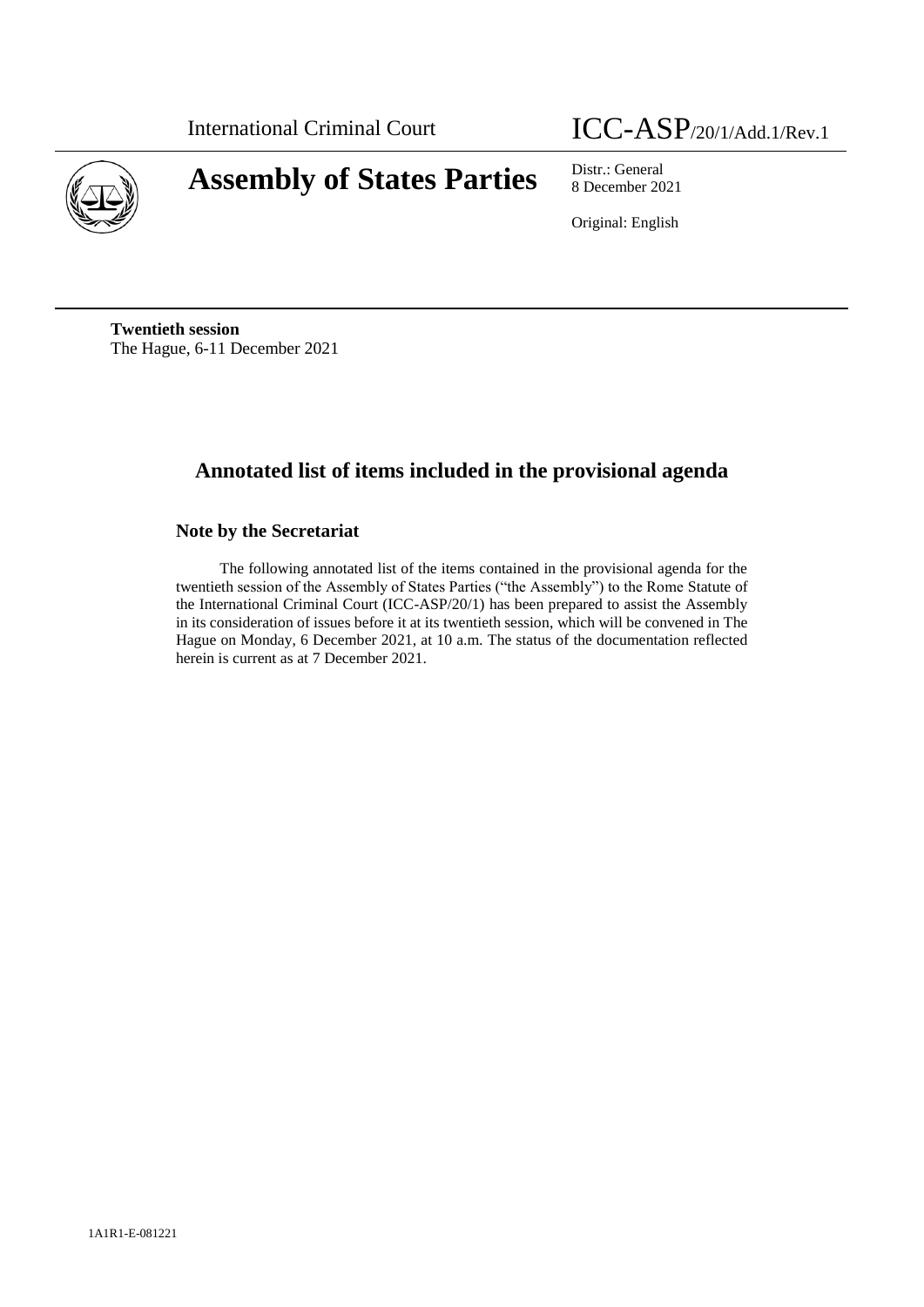## **1. Opening of the session by the President**

In accordance with article 112, paragraph 6, of the Rome Statute, the Assembly meets once a year in regular session. At the 4th meeting of the nineteenth session, on 16 December 2020, the Assembly decided to hold its twentieth session in The Hague from 6 to 11 December 2021.

## **2. Silent prayer or meditation**

Pursuant to rule 43 of the Rules of Procedure of the Assembly of States Parties, immediately after the opening of the first plenary meeting and immediately preceding the closing of the final plenary meeting, the President shall invite the representatives to observe one minute of silence dedicated to prayer or meditation.

## **3. Adoption of the agenda**

Rules 10 to 13 and 18 to 22 of the Rules of Procedure concerning the agenda are applicable to regular sessions.

In accordance with rules 10 and 11 of the Rules of Procedure, the provisional agenda for the twentieth session was issued on 19 February 2021. In accordance with rule 19 of the Rules of Procedure, the agenda shall be submitted to the Assembly for approval as soon as possible after the opening of the session.

#### *Documentation*

Provisional agenda (ICC-ASP/20/1)

## **4. Election of Bureau members**

At the first resumption of the nineteenth session, the Assembly elected the members of the Bureau for the twentieth to twenty-second sessions, and noted that at the Bureau's 17th meeting, on 12 January  $2021$ ,<sup>1</sup> the Bureau had taken note of the seat-sharing arrangements agreed to by the Group of Asia-Pacific States and the Western European and other States Group.<sup>2</sup>

The Assembly will, on the recommendation of the Bureau, elect the Bureau members for the remainder of the term of the Bureau, according to the internal seat-sharing arrangements of the Asia-Pacific and the Western Europe and other States groups.

## **5. States in arrears**

According to article 112, paragraph 8, of the Rome Statute, "A State Party which is in arrears in the payment of its financial contributions towards the costs of the Court shall have no vote in the Assembly and in the Bureau if the amount of its arrears equals or exceeds the amount of the contributions due from it for the preceding two full years."

At its fourth session, the Assembly took note of the report of the Bureau on the arrears of States Parties<sup>3</sup> and the recommendations therein and invited the Bureau to report back to the fifth session of the Assembly on the status of arrears, including on suggestions, if necessary, of measures to promote the timely, full and unconditional payment of assessed contributions and advances towards the costs of the Court. Furthermore, the Assembly decided that requests for exemption under article 112, paragraph 8, of the Rome Statute, should be submitted by States Parties to the Secretariat of the Assembly at least one month before the session of the Committee on Budget and Finance ("the Committee"), so as to facilitate the Committee's review of the requests and that the Committee should advise the

 $\overline{\phantom{a}}$ 

<sup>&</sup>lt;sup>1</sup>[https://asp.icc-cpi.int/iccdocs/asp\\_docs/ASP19R/Bureau17.agenda%20and%20decisions%20-%20ENG.pdf](https://asp.icc-cpi.int/iccdocs/asp_docs/ASP19R/Bureau17.agenda%20and%20decisions%20-%20ENG.pdf) (annex).

<sup>2</sup> *Official Records … Nineteenth session*, *first resumption*…2021 (ICC-ASP/19/20/Add. I, Part I, para. 14 and footnote 6.

<sup>3</sup> ICC-ASP/4/14.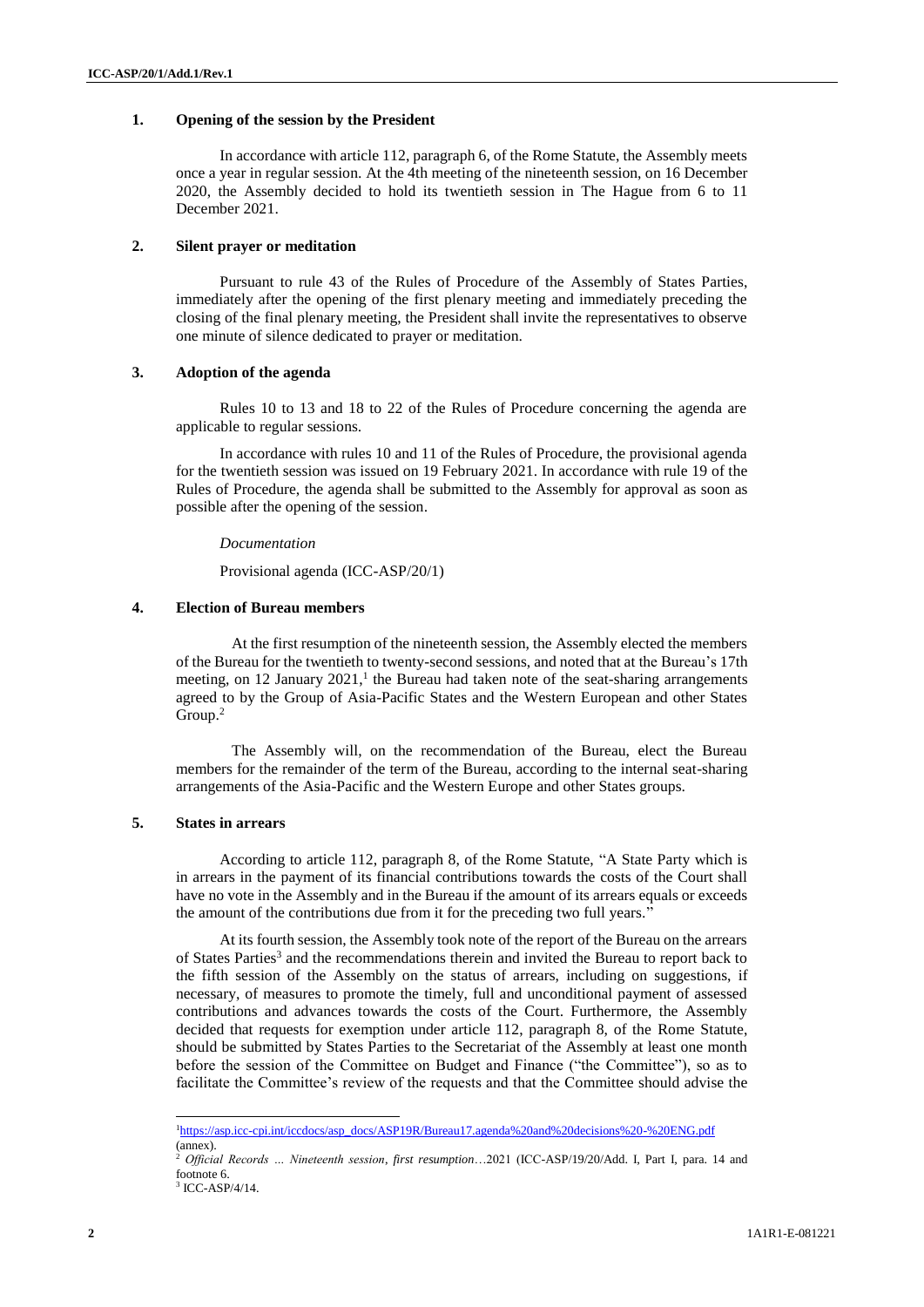Assembly before the Assembly decided on any requests for exemption under article 112, paragraph 8, of the Rome Statute.<sup>4</sup>

At its fifth session, the Assembly renewed the appeal to States Parties in arrears to settle their accounts with the Court as soon as possible. In this connection, the Assembly adopted resolution ICC-ASP/5/Res.3 containing recommendations setting out a specific procedure for requesting exemptions from the loss of voting rights<sup>5</sup> and decided that the Bureau should review on a regular basis the status of payments received throughout the financial year of the Court and consider additional measures to promote payments by States Parties, as appropriate.<sup>6</sup>

At its nineteenth session, the Assembly decided that the Bureau, through the President of the Assembly, the Coordinator of the working group and the facilitator, should continue to monitor the status of payments received throughout the financial year of the Court and consider additional measures to promote payments by all States Parties, as appropriate, continue to engage in dialogue with States Parties that have outstanding contributions or are in arrears, and via the annual facilitation on the topic of arrears, report thereon to the Assembly at its twentieth session.<sup>7</sup>

#### *Documentation*

Report of the Bureau on the arrears of States Parties (ICC-ASP/20/27)

#### **6. Credentials of representatives of States at the twentieth session**

## *a) Appointment of the Credentials Committee*

Rule 25 of the Rules of Procedure of the Assembly of States Parties, provides that a Credentials Committee shall be appointed at the beginning of each session. It shall consist of representatives of nine States Parties, which shall be appointed by the Assembly on the proposal of the President.

## *b) Report of the Credentials Committee*

Representation and credentials are regulated by rules 23 to 28 of the Rules of Procedure. In accordance with rule 24, the credentials of representatives of States Parties and the names of alternates and advisers shall be submitted to the Secretariat if possible not later than 24 hours after the opening of the session. The credentials shall be issued by the Head of State or Government or by the Minister for Foreign Affairs or by a person authorized by either of them.

Under rule 25, a Credentials Committee, consisting of representatives of nine States Parties to be appointed at the beginning of each session by the Assembly on the proposal of the President, shall examine the credentials of representatives of States Parties and report to the Assembly without delay.

## **7. Organization of work**

The Assembly will consider and adopt a programme of work at the beginning of the session on the basis of a proposal by the Bureau.

## **8. General debate**

Each State Party, Observer State, Invited State, international organizations and a limited number of representatives of civil society shall be invited to participate in the general debate. The modalities of holding the general debate would include the pre-recorded videos

<sup>4</sup> *Official Records … Fourth session … 2005* (ICC-ASP/4/32), part III, ICC-ASP/4/Res.4, paras. 40, 43 and 44.

<sup>5</sup> *Official Records…Fifth session… 2006* (ICC-ASP/5/32), part III, ICC-ASP/5/Res.3, annex III.

<sup>6</sup> Ibid., para. 42.

<sup>7</sup> *Official Records…Nineteenth session… 2020* (ICC-ASP/19/20), vol. I, part III, ICC-ASP/19/Res.6, annex I, para. 16(b).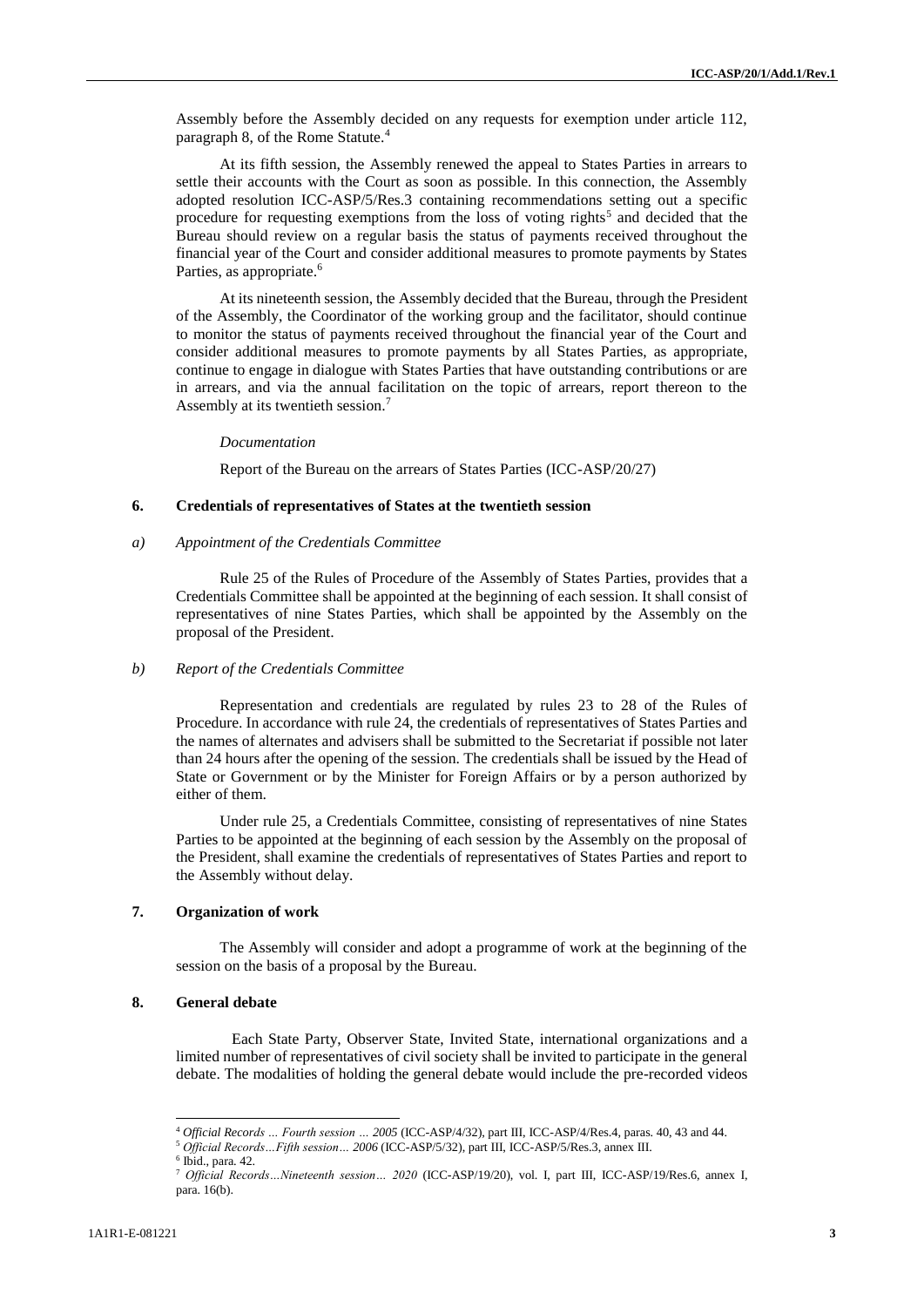or in-person statements. Other statements may be submitted as a written statement, which will be posted on the Assembly webpage*.*

*No documentation*

### **9. Report on the activities of the Bureau**

In accordance with article 112, paragraph 2(c), of the Rome Statute, the Assembly shall consider the reports and activities of the Bureau and take appropriate action in that regard.

*Documentation*

Annual report of the Head of the Independent Oversight Mechanism (ICC-ASP/20/16)

Report of the Bureau on the Plan of action of the Assembly of States Parties for achieving universality and full implementation of the Rome Statute of the International Criminal Court (ICC-ASP/20/17)

Report of the Bureau on the Study Group on Governance (ICC-ASP/20/21)

Report of the Bureau on complementarity (ICC-ASP/20/22)

Report of the Bureau on non-cooperation (ICC-ASP/20/23)

Report of the Bureau on the Review of the work and the Operational Mandate of the Independent Oversight Mechanism (ICC-ASP/20/24)

Report of the Court on cooperation (ICC-ASP/20/25)

Report of the Bureau on cooperation (ICC-ASP/20/26)

Report of the Bureau on the arrears of States Parties (ICC-ASP/20/27)

Report of the Working Group on Amendments (ICC-ASP/20/28)

Report of the Bureau on equitable geographical representation and gender balance in the recruitment of staff of the International Criminal Court (ICC-ASP/20/29)

Report of the Bureau on the review of the procedure for the nomination and election of judges (ICC-ASP/20/30)

Report of the Bureau on the Budget sub-topics of Budget Management Oversight and Premises (ICC-ASP/20/31)

Report on the Constitution and Activities of the International Criminal Court Bar Association ("ICCBA") (ICC-ASP/20/32)

Report of the Bureau on the scheduling of Assembly sessions (ICC-ASP/20/33)

## **10. Report on the activities of the Court**

Under article 112, paragraph 2(b), of the Rome Statute, the Assembly shall provide management oversight to the Presidency, the Prosecutor and the Registrar regarding the administration of the Court. In accordance with article 112, paragraph 5, of the Rome Statute, the President of the Court, the Prosecutor and the Registrar or their representatives may participate in meetings of the Assembly. As provided in rule 34 of the Rules of Procedure, they may make oral or written statements and provide information on any question under consideration. Accordingly, the President of the Court will present a report on the activities of the Court since the nineteenth session of the Assembly.

#### *Documentation*

Report on the activities of the International Criminal Court (ICC-ASP/20/9)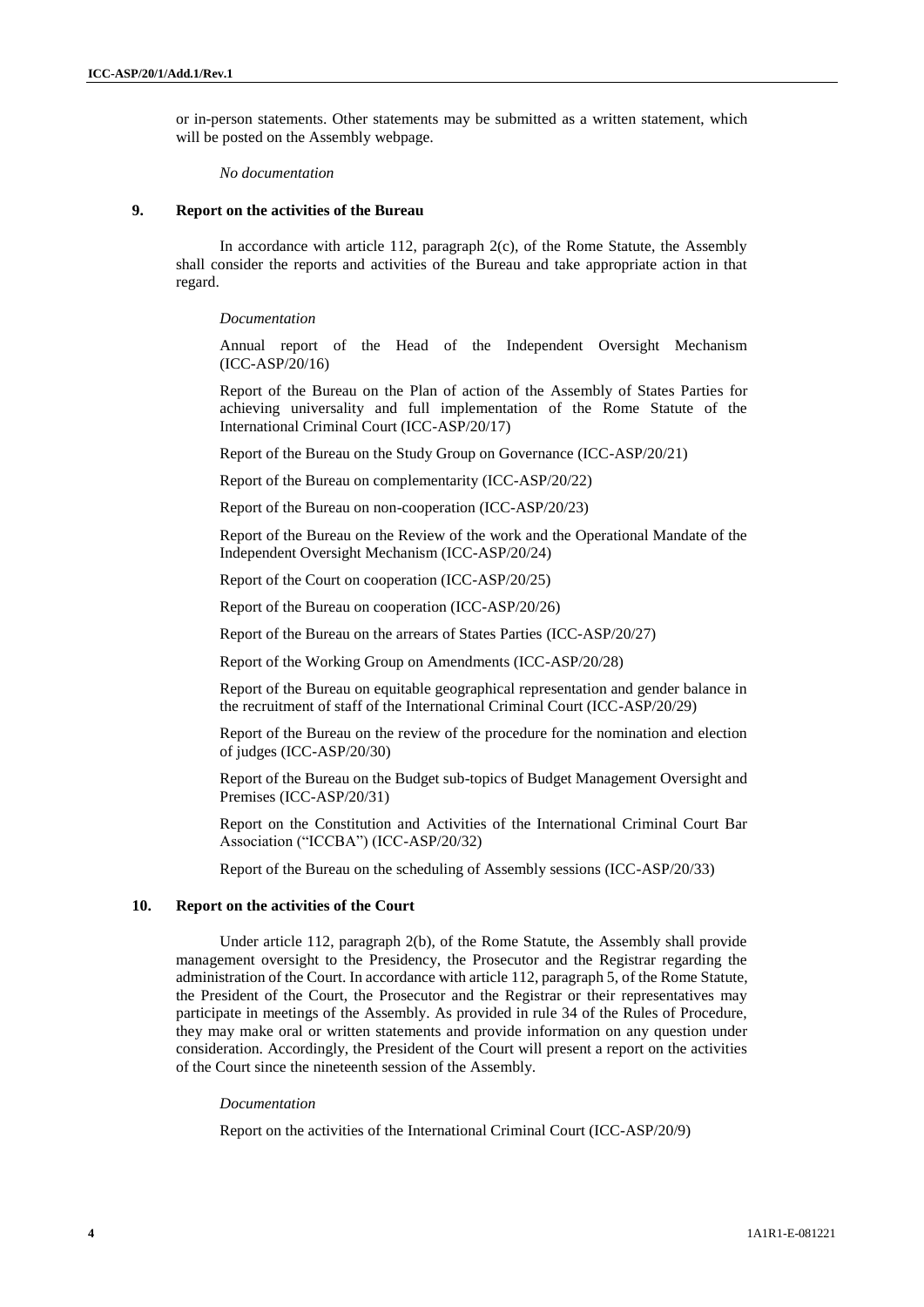## **11. Report of the Board of Directors of the Trust Fund for Victims**

By its resolution ICC-ASP/1/Res.6, $8$  the Assembly established a Trust Fund for the benefit of victims of crimes within the jurisdiction of the Court, and of the families of such victims, as well as a Board of Directors of the Trust Fund for the benefit of victims.

In accordance with paragraph 11 of resolution ICC-ASP/1/Res.6, the Board shall report annually to the Assembly on the activities and projects of the Fund and on all offered voluntary contributions, regardless of whether they were accepted or refused.

#### *Documentation*

Report to the Assembly of States Parties on the projects and the activities of the Board of Directors of the Trust Fund for Victims for the period 1 July 2020 to 30 June 2021 (ICC-ASP/20/14)

## **12. Review of the International Criminal Court and the Rome Statute system**

Further to the decision of the Assembly at the eighteenth session to commission an Independent Expert Review of the International Criminal Court and the Rome Statute system and to appoint a Group of Independent Exerts for this purpose (ICC-ASP/18/Res.7), the Assembly will consider the report and recommendations of the Group of Independent Experts and take decisions on their implementation.

#### *Documentation*

Overall Response of the ICC to the IER report (ICC-ASP/20/2)

Report of the Review Mechanism submitted pursuant to ICC-ASP/19/Res.7 (ICC-ASP/20/36)

#### **13. Election of the Deputy Prosecutor**

Article 42, paragraph 4, of the Rome Statute, provides that the Deputy Prosecutor(s) shall be elected by secret ballot by an absolute majority of the members of the Assembly from a list of candidates provided by the Prosecutor. The Prosecutor shall nominate three candidates for each position of Deputy Prosecutor to be filled. In accordance with article 42 (4) of the Rome Statute, unless a shorter term is decided upon at the time of the election, the Deputy Prosecutor shall hold office for a term of nine years and shall not be eligible for reelection. The procedure for the nomination and election of Deputy Prosecutor(s) is regulated by Assembly resolution ICC-ASP/1/Res.2.

#### *Documentation*

Election of the Deputy Prosecutor of the International Criminal Court (ICC-ASP/20/34)

Election of the Deputy Prosecutors of the International Criminal Court: guide for the fourth election (ICC-ASP/20/37/Rev.1)

## **14. Election of the members of the Board of Directors of the Trust Fund for Victims**

By resolution ICC-ASP/1/Res.6, the Assembly established a Trust Fund for the benefit of victims of crimes within the jurisdiction of the Court, and of the families of such victims, as well as a Board of Directors of the Trust Fund. The relevant resolutions for the nomination and election of the members of the Board are ICC-ASP/1/Res.6 (as amended by resolutions ICC-ASP/4/Res.5 and ICC-ASP/4/Res.7) and ICC-ASP/1/Res.7.

 $\overline{\phantom{a}}$ 

<sup>8</sup> *Official Records … First session, New York, 3-10 September 2002* (ICC-ASP/1/3 and Corr.1), part IV.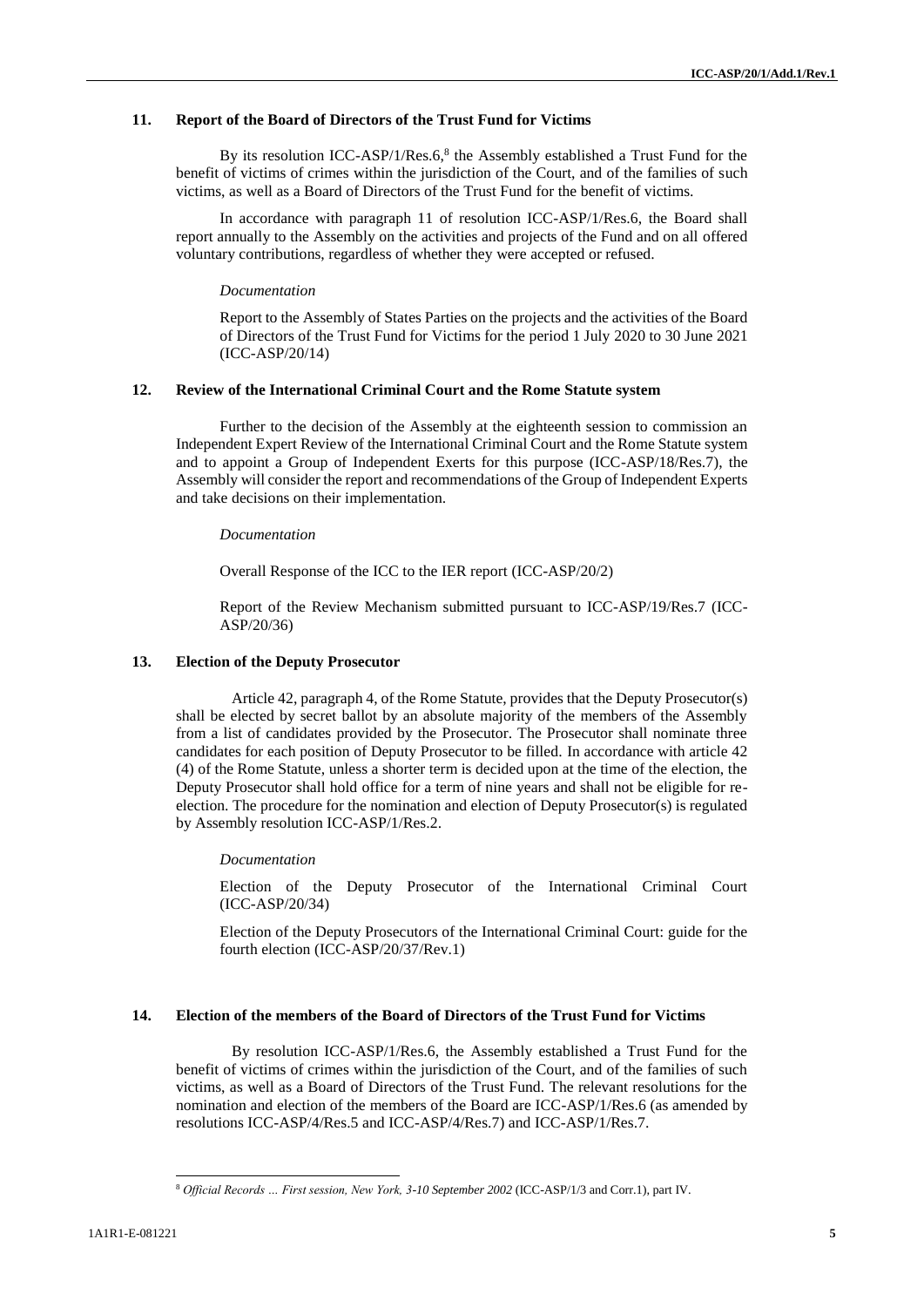At its fourth meeting, on 2 June 2021, the Bureau decided that the seventh election of the members of the Board of Directors of the Trust Fund for Victims would be held during the twentieth session of the Assembly and that the nomination period would run from 7 June to 29 August 2021 (CET). On 30 August 2021, since the number of candidates remained less than the number of seats and not all regions had presented a candidate, the President extended the nomination period for a period of two weeks, until 12 September 2021 (CET), pursuant to paragraph 4 of resolution ICC-ASP/1/Res.7. At the close of the nomination period, on 12 September 2021, five candidates had been nominated.

The Assembly will elect members of the Board of Directors for a three-year term, to commence on 6 December 2021, to fill the vacancies arising upon the conclusion of the terms of office of the five current members of the Board on 5 December 2021.

#### *Documentation*

Seventh election of members of the Board of Directors of the Trust Fund for Victims (ICC-ASP/20/18)

## **15. Election of the members of the Advisory Committee on nominations of judges**

Article 36, paragraph 4 (c), of the Rome Statute provides that the Assembly "may decide to establish, if appropriate, an Advisory Committee on nominations. In that event, the Committee's composition and mandate shall be established by the Assembly of States Parties." At the eleventh session, the Assembly established the Advisory Committee and, on the recommendation of the Bureau,<sup>9</sup> appointed by consensus the nine members of the Committee. At its seventeenth session, the Assembly, on the recommendation of the Bureau, appointed by consensus the nine members of the Advisory Committee on nominations for a three-year term commencing on 5 November 2018. The Assembly will, on the recommendation of the Bureau, appoint members of the Advisory Committee.

#### *Documentation*

Designation of the members of the Advisory Committee on Nominations (ICC-ASP/20/19)

#### **16. Consideration and adoption of the budget for the twentieth financial year**

In accordance with article 112, paragraph 2(d), of the Rome Statute, the Assembly shall consider and decide on the budget of the Court.

Regulation 3 of the Financial Regulations and Rules of the Court provides that the Registrar shall prepare the proposed programme budget for each financial period and submit it to the States Parties as well as to the Committee on Budget and Finance for consideration. The Committee shall make the relevant recommendations to the Assembly.

At its third session, the Assembly endorsed the recommendation of the Committee that the Court should include in future performance reports data on financial performance and results achieved rather than outputs. This information should be submitted annually to the Assembly through the Committee either in the draft programme budget or in a separate performance report.<sup>10</sup>

#### *Documentation*

Report of the Court on Human Resources Management (ICC-ASP/20/3)

Report of the Court on its assessment of alternative arrangements to further integrate maintenance and capital replacements (ICC-ASP/20/4)

<sup>&</sup>lt;sup>9</sup> Report of the Bureau Working Group on the Advisory Committee on Nominations (ICC-ASP/11/47).

<sup>&</sup>lt;sup>10</sup> Official Records ... Third session ... 2004 (ICC-ASP/3/25), part II.A.8 (b), para. 50, and part II.A.1, para. 4.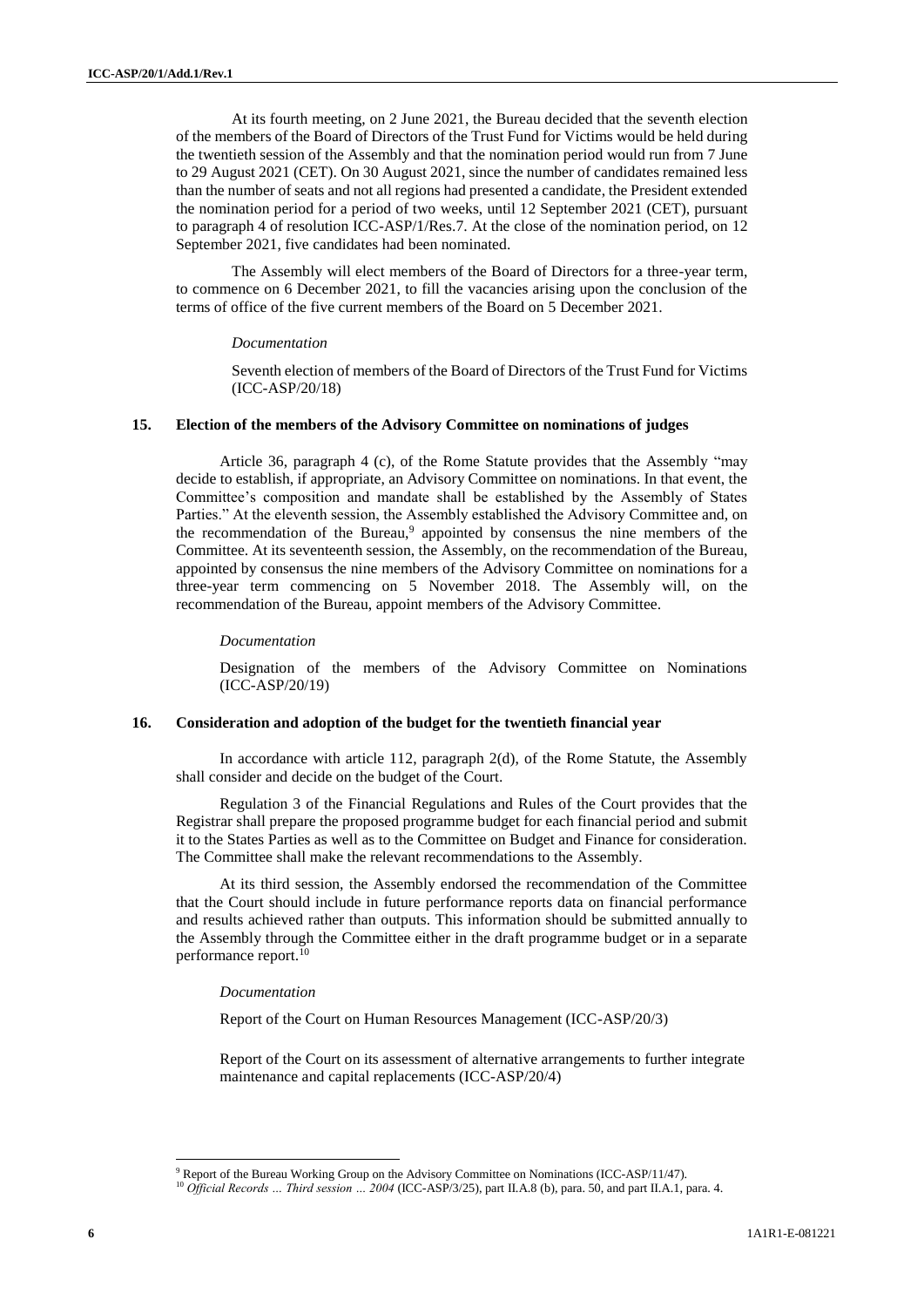Report of the Committee on Budget and Finance on the work of its thirty-sixth session  $(ICC-ASP/20/5)^{11}$ 

Report on activities and programme performance of the International Criminal Court for the year 2020 (ICC-ASP/20/7)

Report of the Court on its assessment of medium and longterm arrangements for capital replacements in the light of budgetary appropriations for 2021 (ICC-ASP/20/8)

Proposed Programme Budget for 2022 of the International Criminal Court  $(ICC-ASP/20/10, Corr.1 and Corr.2)^{12}$ 

Report of the Registry on the approximate costs allocated so far within the Court in relation to referrals by the Security Council (ICC-ASP/20/11)

Report of the Committee on Budget and Finance on the work of its thirty-seventh session  $(ICC-ASP/20/15)^{13}$ 

Report of the Bureau on the Budget sub-topics of Budget Management Oversight and Premises (ICC-ASP/20/31)

Proposed Programme Budget for 2022 of the International Criminal Court – Executive Summary (ICC-ASP/20/INF.3)

## **17. Consideration of the audit reports**

Regulation 12 of the Financial Regulations and Rules provides that the Assembly shall appoint an Auditor to conduct audits in conformity with generally accepted common auditing standards, subject to any special directions of the Assembly and in accordance with the additional terms of reference set out in the annex to the Financial Regulations and Rules.

At its tenth session, the Assembly endorsed the Committee's recommendation to appoint *la Cour des comptes* (France) as the new External Auditor of the International Criminal Court and the Trust Fund for Victims for four years starting with the financial year 2012.<sup>14</sup> At its fourteenth session, the Assembly agreed to extend the term of the External Auditor by two years so as to include the financial statements of the Court and the Trust Fund for Victims for 2016 and 2017, and decided to expand the scope of that mandate by including performance audits.<sup>15</sup> At its fifteenth session, the Assembly agreed to extend the term of the External Auditor by a further two years so as to include the financial statements of the Court and the Trust Fund for Victims for 2018 and 2019.<sup>16</sup> At its eighteenth session, the Assembly agreed to extend the term of the External Auditor for a further year, so as to include the financial statements of the Court and the Trust Fund for Victims for 2020. 17

In accordance with regulation 12.7, the External Auditor shall issue a report on the audit of the financial statements and relevant schedules relating to the accounts for the financial period. In accordance with regulations 12.8 and 12.9, audit reports, before their submission to the Assembly, are subject to examination by the Registrar and the Committee on Budget and Finance. The Assembly considers and approves the financial statements and audit reports forwarded to it by the Committee.

The Assembly will also consider the reports of the Audit Committee on the work of its thirteenth and fourteenth sessions.<sup>18</sup>

<sup>11</sup> *Official Records… Twentieth session…. 2021 (*ICC-ASP/20/20), vol. II, part B.1.

<sup>12</sup> Ibid., part A.

<sup>&</sup>lt;sup>13</sup> Ibid., part B.2.

<sup>14</sup> *Official Records … Tenth session* … 2011 (ICC-ASP/10/20), vol. I, part II, para. 10.

<sup>15</sup> *Official Records … Fourteenth session* … 2015 (ICC-ASP/14/20), vol. I, part III, ICC-ASP/14/Res.1, para K.2.

<sup>16</sup> *Official Records … Fifteenth session* … 2016 (ICC-ASP/15/20), vol. I, part III, ICC-ASP/15/Res.1, para K.2.

<sup>17</sup> *Official Records … Eighteenth session* … 2019 (ICC-ASP/18/20), vol. I, part III, ICC-ASP/18/Res.1, para I.2.

<sup>&</sup>lt;sup>18</sup> Available on the website of the Assembly at [http://asp.icc-cpi.int/en\\_menus/asp/AuditCommittee.](http://asp.icc-cpi.int/en_menus/asp/AuditCommittee)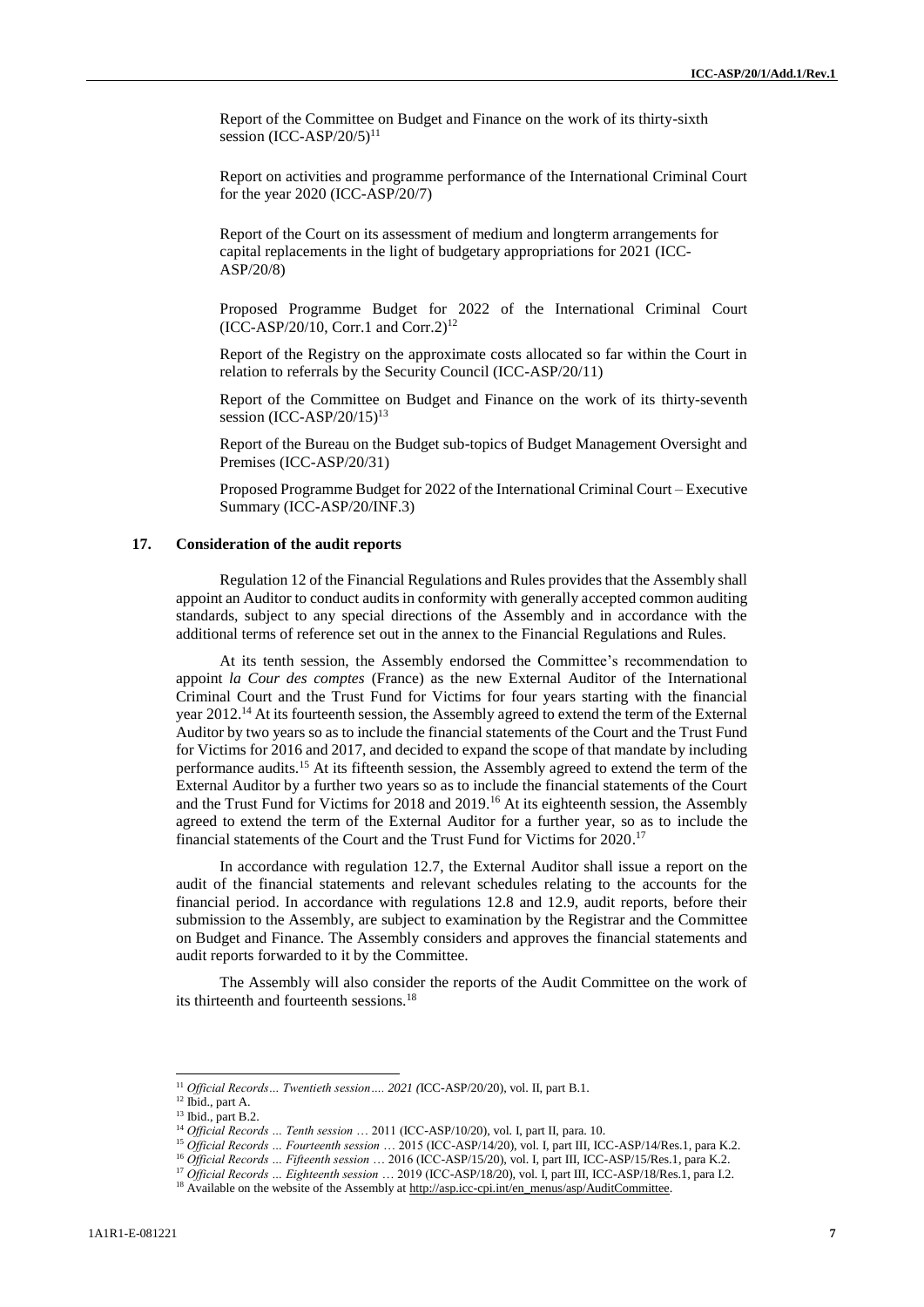*Documentation*

External auditor: Final report on the International Criminal Court Governance Oversight (ICC-ASP/20/6)

Financial statements of the International Criminal Court for the year ended 31 December 2020 (ICC-ASP/20/12)<sup>19</sup>

Financial statements of the Trust Fund for Victims for the year ended 31 December 2020 (ICC-ASP/20/13) 20

External Auditor audit report on the administrative management of the departments of the Presidency and the Office of the Prosecutor (ICC-ASP/20/35)

## **18. Amendments to the Rome Statute and the Rules of Procedure and Evidence**

By resolution ICC-ASP/8/Res.6, the Assembly established a Working Group of the Assembly of States Parties for the purpose of considering, as from its ninth session, amendments to the Rome Statute proposed in accordance with article 121, paragraph 1, of the Statute at its eighth session, $2^{1}$  as well as any other possible amendments to the Rome Statute and to the Rules of Procedure and Evidence, with a view to identifying amendments to be adopted in accordance with the Rome Statute and the Rules of Procedure of the Assembly of States Parties.

The Assembly will consider the report of the Working Group.

*Documentation*

Report of the Working Group on Amendments (ICC-ASP/20/28)

#### **19. Cooperation**

By resolutions ICC-ASP/15/Res.3<sup>22</sup> and ICC-ASP/15/Res.5,<sup>23</sup> the Assembly requested the Bureau to maintain a facilitation of the Assembly of States Parties for cooperation to consult with States Parties, the Court, other interested States, relevant organizations and non-governmental organizations in order to further strengthen cooperation with the Court.

On 8 December 2021, the Assembly will hold a plenary session on cooperation, which will address as the main topics cooperation agreements and the launch of a network of national focal points in matters of identification and freezing of assets.

*Documentation*

Report of the Court on cooperation (ICC-ASP/20/25)

Report of the Bureau on cooperation (ICC-ASP/20/26)

### **20. Review of the work and operational mandate of the Independent Oversight mechanism**

At its twelfth session, the Assembly of States Parties adopted the operational mandate of the Independent Oversight Mechanism (IOM)<sup>24</sup> and decided that the work and the operational mandate of the IOM would be fully reviewed at its fifteenth session. The Bureau decided, at its 13 July 2016 meeting, that the review would take place at the seventeenth

<sup>19</sup> *Official Records… Twentieth session…. 2020* (ICC-ASP/20/20), vol. II, part C.1.

 $20$  Ibid., part C.2.

<sup>21</sup> *Official Records … Eighth session …* 2009 (ICC-ASP/8/20), vol. I, annex II.

<sup>22</sup> Para. 31.

 $23$  Annex I, para. 3 (h).

 $24$  ICC-ASP/12/Res.6, annex.